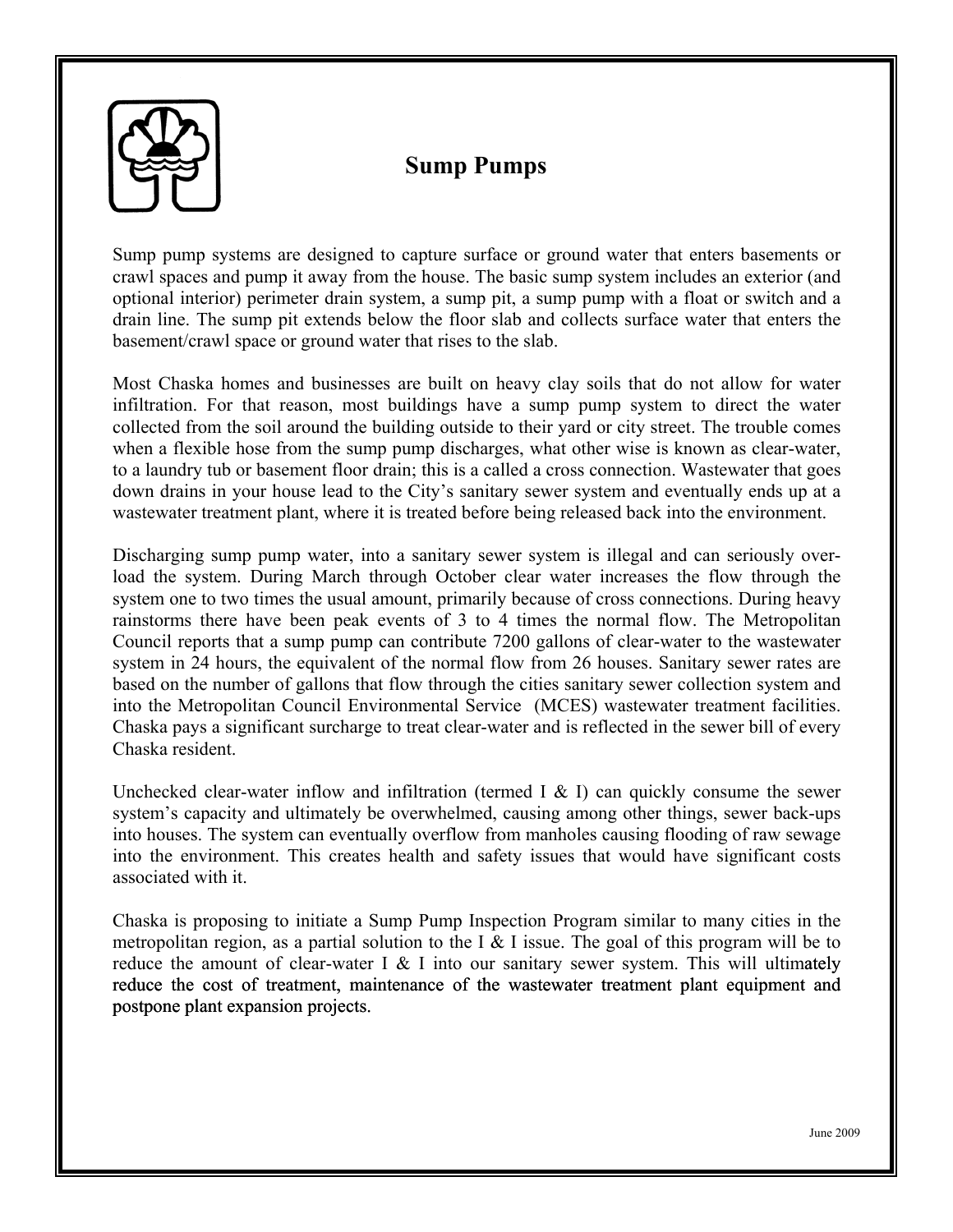## **Sump Pumps** (cont.)

The program will be set up by neighborhood. Each individual property owners will receive a letter requesting the owner or renter to contact the I & I inspector to set up a convenient time to complete a compliance inspection, even though they might not have a sump pump. The inspector will have to have access to the inside of the property and will be concerned **only** with the sump pump connection. If a property owner is uncomfortable with such an inspection, they may hire a MN licensed plumber to certify their system. The City does not charge a fee for an inspection that it completes. Appointments may be scheduled from 7:30 AM to 3:30 PM Monday thru Friday; it will take approximately 15 minutes and a responsible adult must be present. Once it has been determined that the property does/does not comply with Chaska's sump pump ordinance, the property will be documented either as pass or fail. The City will work with property owners to bring systems into compliance.

Chaska Code of Ordinance Chapter 19, Article IV, section 63 & 64, amendment #801

[http://www.metrocouncil.org/environment/projectteams/documents/InflowInfi](http://www.metrocouncil.org/environment/projectteams/documents/InflowInfiltrationFacts.pdf) [ltrationFacts.pdf](http://www.metrocouncil.org/environment/projectteams/documents/InflowInfiltrationFacts.pdf)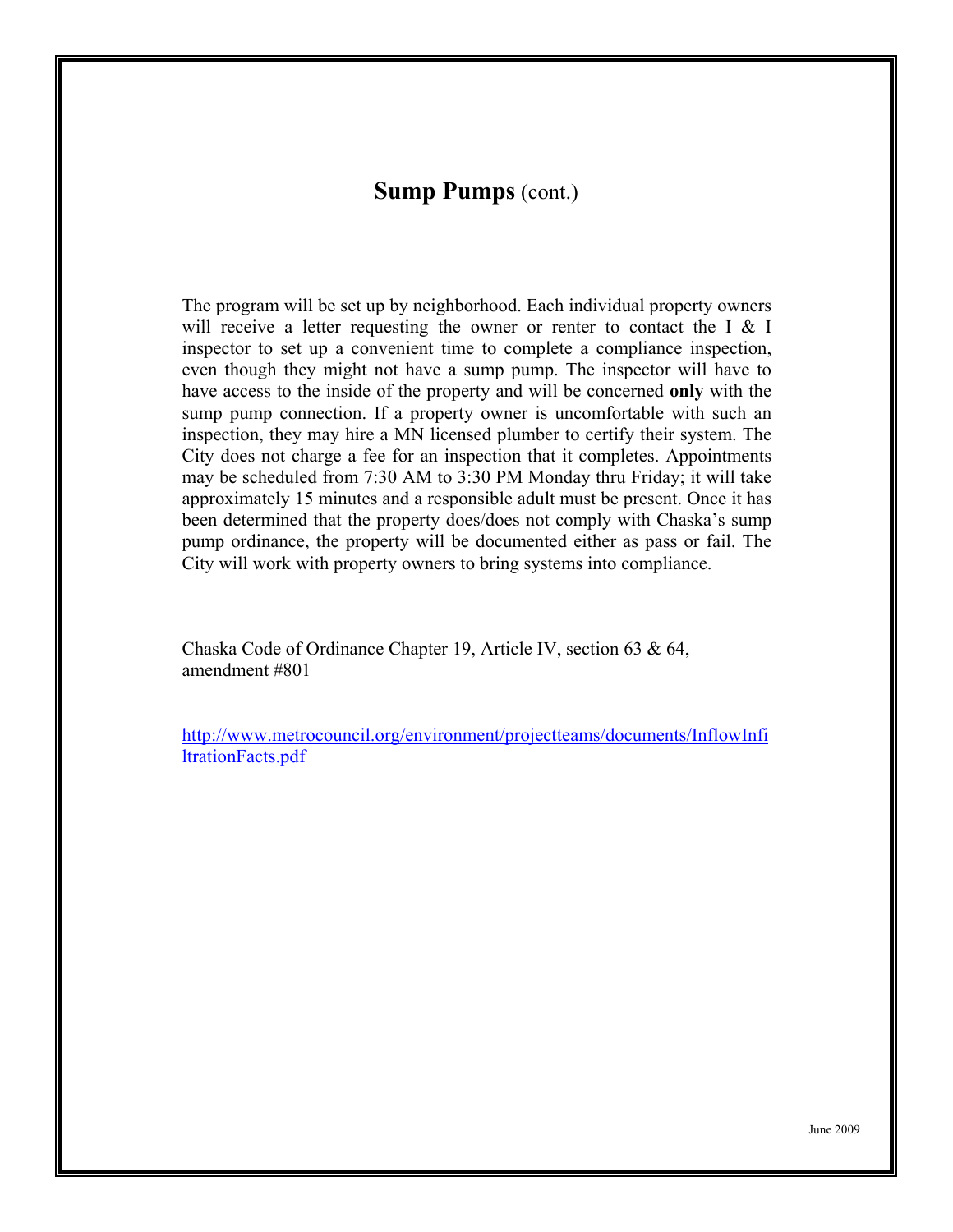